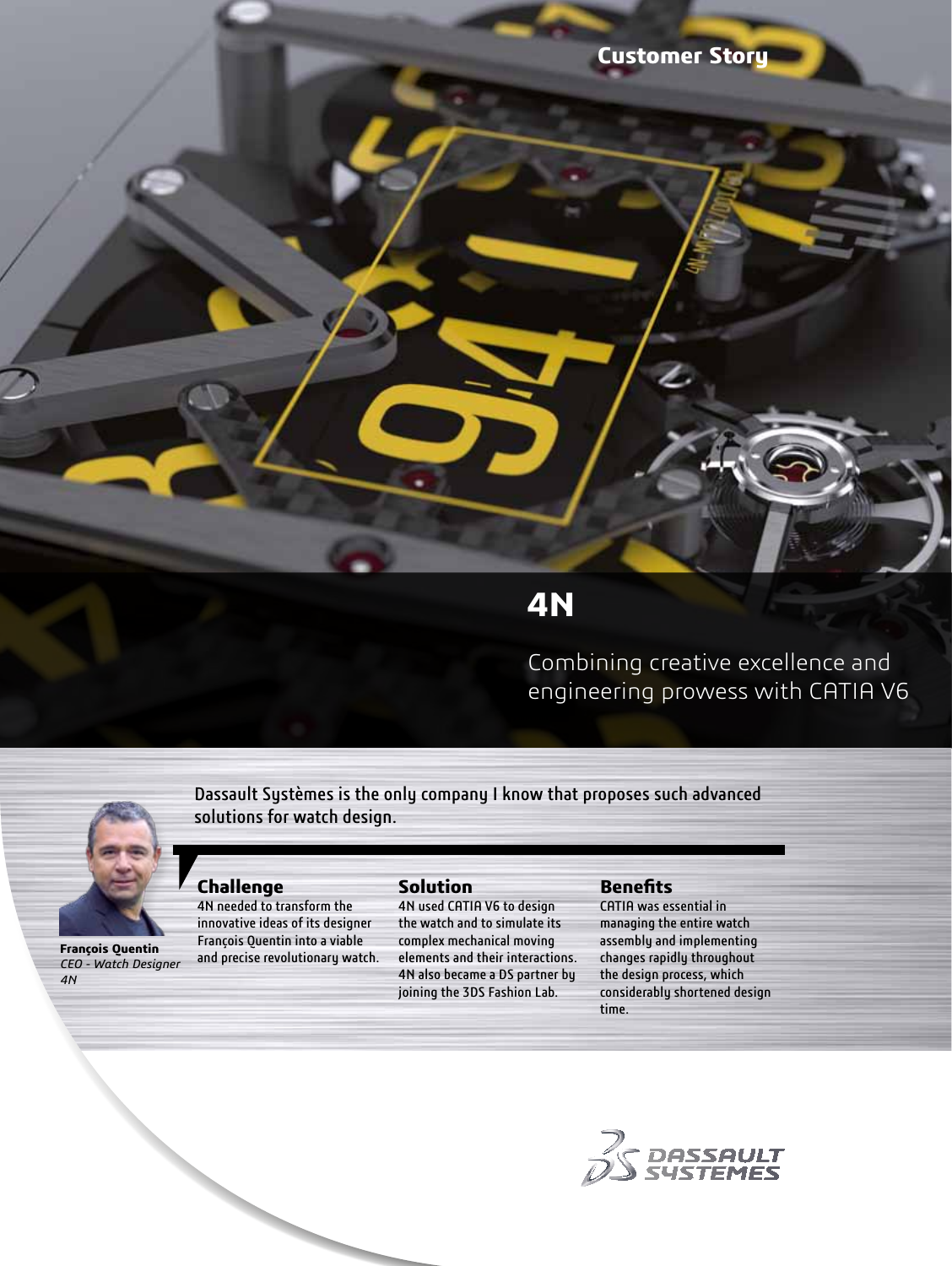# 4h

# **A "tour de force" in watch design**

4N was founded by watchmaker François Quentin in 2009, and the 4N brand was born the same year. An independent designer since 1986, François Quentin has gained considerable experience over the years designing models for French and Swiss watchmakers. The 4N watch grew from his desire to create a watch unlike any other on the market, with a simple digital display and a mechanical alternative to analog moving-hand timepieces. The 4N was born. The name stands for "4 numbers", a reference to the four digits used to indicate time. "Never before has a watch displayed time in this way, with large numbers and powered by complex kinematics," said François Quentin, CEO - Watch Designer, 4N. The 4N addresses the modern luxury watch market and appeals to collectors of exceptional timepieces.

## **Out-innovating other watches**

Francois Quentin's biggest challenge was to provide the level of innovation expected from of a luxury watch. "In general, watchmakers try to make their products unique by incorporating specific complications like a perpetual calendar or a striking mechanism, such as the minute repeater," explained Quentin. "I was looking more for something in the way time is displayed. My approach focused on the movements of the different mechanical elements in marking time. I needed to do something that had never

been done." Quentin added a level of complexity to his already ambitious challenge: create a watch that was robust, efficient and easy to read.

Quentin used Dassault Systèmes' CATIA V6 to design the 4N watch model and to validate the moving mechanisms, consisting of over 200 internal elements. This proved considerably more efficient than sketches and 2D drawings created with the CAD tools traditionally used in watch design. "Compared to the design tools I used in the past, CATIA enabled me to create a complete and precise 3D model of the casing and the internal mechanism with all its intricacies as well as to perform virtual simulations to make sure there were no design errors," said Quentin. "When I showed the model to potential manufacturers, the level of detail provided by CATIA conveyed exactly what I wanted to communicate and confirmed that my design was feasible. This marked a considerable qualitative leap with respect to

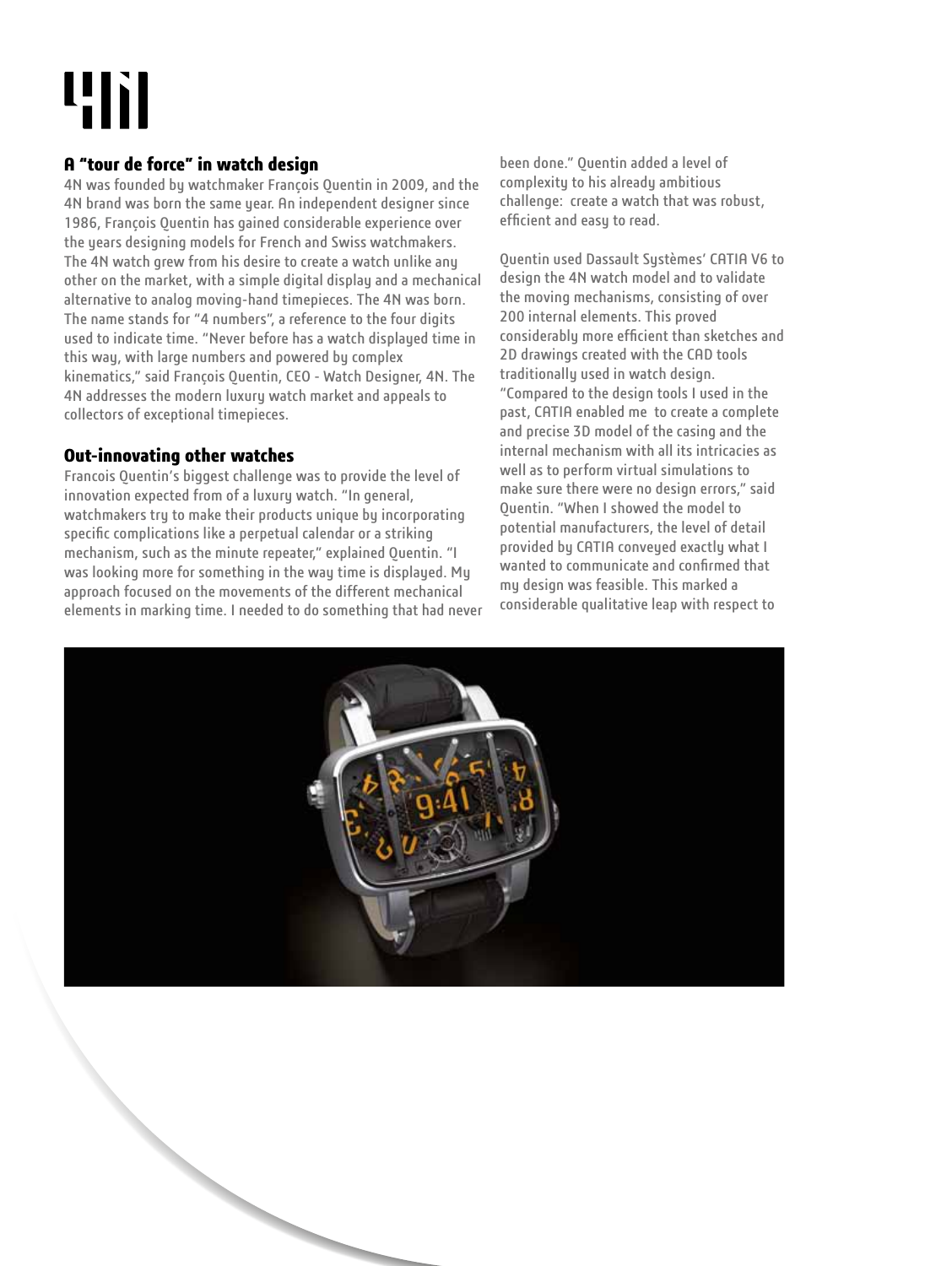Compared to the design tools I used in the past, with CATIA V6, I was able to create a complete and precise 3D model of the casing and the internal mechanism with all its intricacies and to perform virtual simulations to make sure there were no design errors.



designs created using any other solutions." CATIA also proved essential for managing the way in which the different elements were assembled and the ease with which changes were made and propagated throughout the design. "It considerably shortened design time," he declared.

#### **Ambassador to 3DS Fashion Lab: sharing a passion for design**

Quentin recently joined forces with Dassault Systèmes to further advance the boundaries of watch design. He formed a partnership with Dassault Systèmes to address the specific needs of this high-range sector and is currently the 3D Fashion Lab's ambassador of to the watch making industry. "At Dassault Systèmes, I discovered people who are as passionate as I am about design," said Quentin. "Together we took watch making to new heights using V6 solutions such as CATIA, SIMULIA, DELMIA and 3DVIA. For example, we used SIMULIA to perform stress tests on the watch's bracelet and DELMIA to show a manikin wearing the watch and displaying it in different positions. With 3DVIA, we illustrated a customer living the buying experience by virtually having him walk through a showroom where the 4N is presented. All these applications enabled me to deal with aspects of the 4N that I would not have seen before. My product took on a whole new dimension," he said.

Quentin joined the 3DS Fashion Lab because he is convinced that V6 PLM solutions will play important role to play in watch design. Creative ideas can easily come to life with powerful design tools, virtual mock-ups, and simulations. Replacing time-consuming physical prototypes cuts design time also drastically reduces costs. "Dassault Systèmes is the only company I know that offers such advanced solutions for watch making," concluded Quentin.